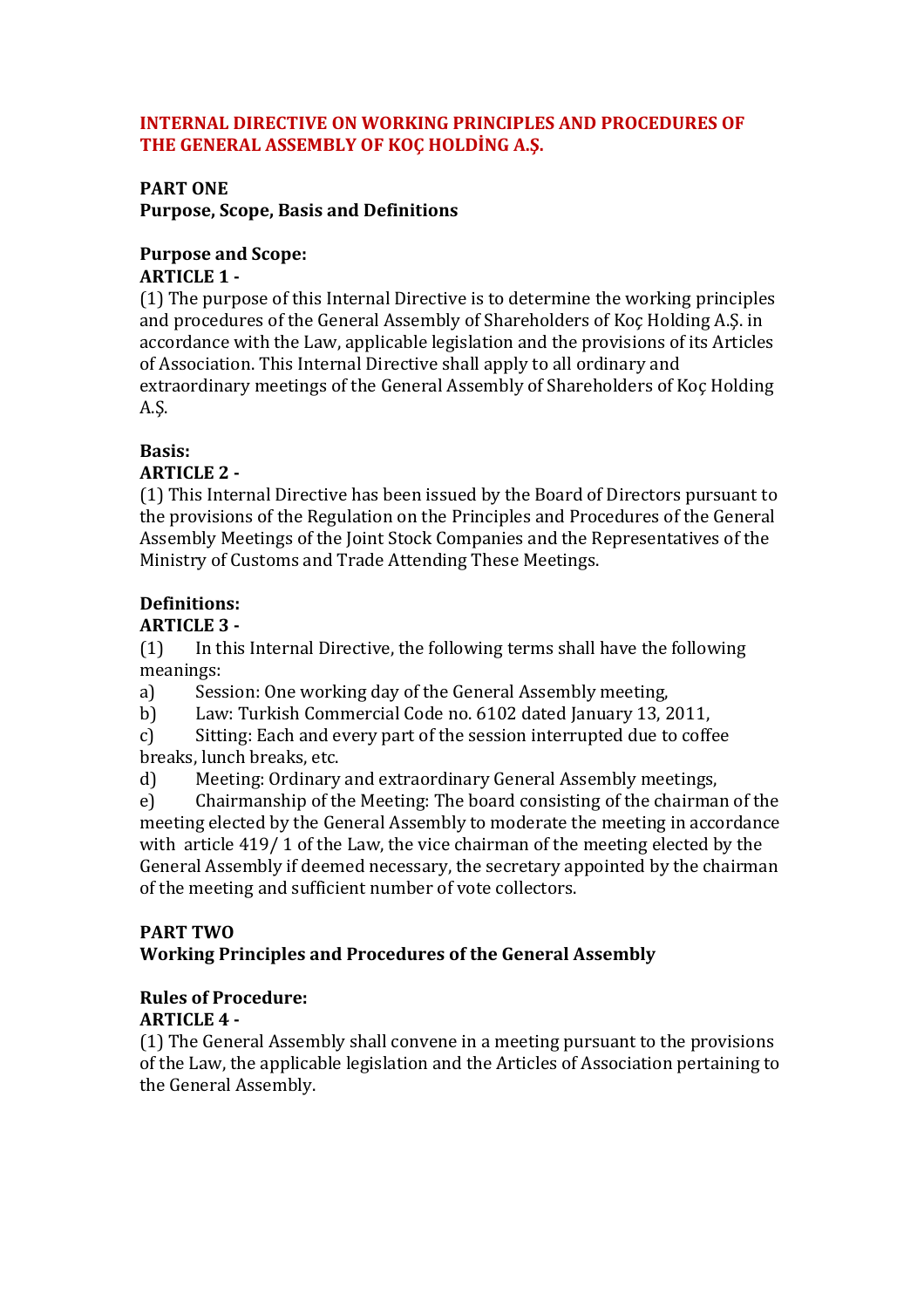#### **Access to the Meeting Venue and Preparations: ARTICLE 5 -**

(1) The shareholders or their representatives listed on the Attendance List prepared by the Board of Directors, members of the Board of Directors, the auditor, other officers of the Company, persons in charge of the Electronic General Assembly System, members of the media, Representative of the Ministry and persons to be elected or appointed to the Chairmanship of the meeting shall be authorized to enter the meeting venue.

(2) The real person shareholders and the representatives appointed via electronic general assembly system pursuant to article 1527 of the Law are obliged to submit their identification documents; and the proxies of the real person shareholders are obliged to submit their identification documents along with their power of attorney; and the proxies of the legal person shareholders are obliged to submit their power of attorney and sign in the Attendance List as appropriate while entering the meeting venue. The check- in procedures are carried out by either the Board of Directors, one or more members of the Board of Directors or other person(s) appointed by the Board of Directors. The Attendance List shall be signed by the Chairman of the Board or any other member of the Board of Directors in the absence of the Chairman of the Board.

(3) The Board of Directors shall be responsible for organizing a meeting venue convenient for participation of all of the shareholders and providing all documents, stationary and other equipment required for the meeting. Save for the provisions of the related regulation for the Electronic General Assembly System, the audio visual recording of the meeting may be permitted.

# **Opening of the Meeting:**

#### **ARTICLE 6 -**

(1) The meeting shall be convened in the headquarters of the Company or in a convenient place in Ankara, İstanbul or İzmir, on the date previously announced, and shall be opened pursuant to the written confirmation of the Chairman or the Vice Chairman or any other member of the Board of Directors stating that the quorum stipulated in the Articles of Association is present.

#### **Setting up the Chairmanship of the Meeting: ARTICLE 7 -**

(1) As per article 6 of this Internal Directive and under the supervision of the person who has opened the meeting, firstly, one of the shareholders from among the nominees shall be elected as the Chairman responsible for monitoring the General Assembly meeting. If necessary, a Vice Chairman shall also be elected in the same manner.

(2) At least one secretary and sufficient number of vote collectors shall be appointed by the Chairman. Experts may be assigned by the Chairman of the meeting for technical support of the Electronic General Assembly System during the meeting.

(3) The Chairmanship of the meeting shall be authorized to sign the minutes and other related documents.

(4) The Chairman of the meeting shall carry out its duties in compliance with the provisions of the Law, Articles of Association and this Internal Directive.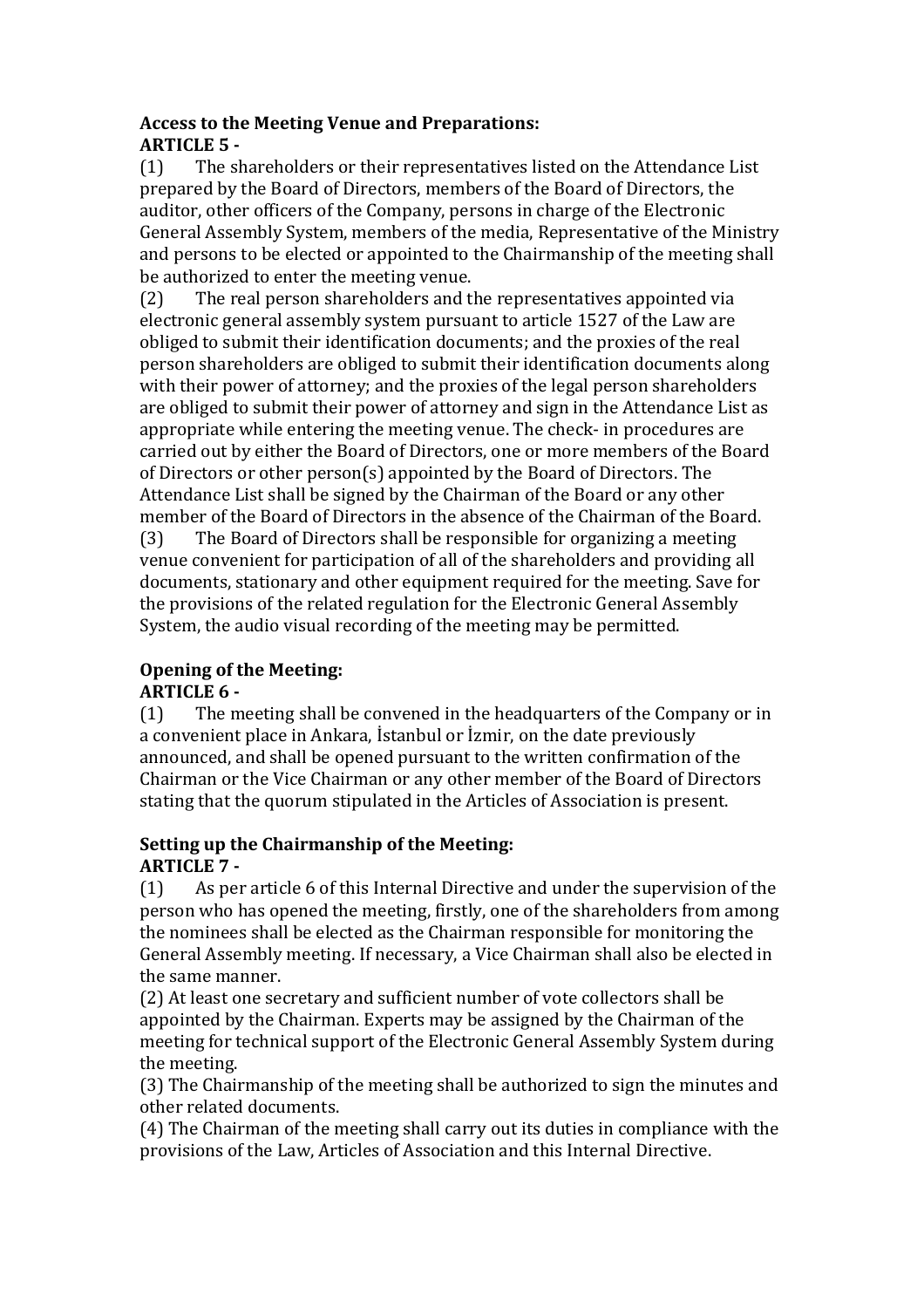#### **Powers and Duties of the Officers of the Meeting: ARTICLE 8 -**

(1) The Chairmanship of the meeting shall carry out the following duties under the presidency of the Chairman:

a) To ensure whether the meeting is held at the announced address and the meeting venue complies with the related provisions of the Articles of Association.

b) To check whether the General Assembly is summoned in accordance with the provisions of the Articles of Association and with an announcement, posted on the website of the company if the company is obliged to set up a website and published in the Turkish Trade Registry Gazette; to check whether such call is made three weeks prior to the planned meeting date excluding the day of announcement and the meeting; to ensure whether the notification of the meeting date and the copies or the names of the journals the announcement and the agenda have been published or to be published are delivered by registered mail to the shareholders listed in the share ledger or which have notified to the Company their addresses along with their share certificates or other documents verifying their shareholding; and to make an entry in the minutes accordingly.

c) To check whether any person without a clearance has accessed the meeting venue and whether the duties of the Board of Directors regarding the rules of access to the meeting venue as set forth in the 2nd paragraph of article 5 of this Internal Directive, have been performed properly.

d) To check whether the Articles of Association, share ledger, annual report of the board of directors, audit reports, financial statements, agenda, draft amendments to the Articles of Association as proposed by the Board of Directors if included in the agenda, consent of the Capital Markets Board and other relevant authorities together with the necessary permit obtained from the Ministry of Customs and Trade of the Republic of Turkey and the draft amendments attached thereto, the Attendance List issued by the Board of Directors, the related minutes of the adjourned meeting if the General Assembly is summoned pursuant to a adjourned meeting, and other documents required are in order and present at the meeting venue; and to make an entry in the minutes accordingly.

e) In case of any objection or if necessary, to check the identification documents and the accuracy of the power of attorney of the participants who attend the General Assembly either in person or by proxy through signing the Attendance List.

f) To check whether the executive directors, at least one member of the Board of Directors and the Independent Auditor are present at the meeting; and to make an entry in the minutes accordingly.

g) To moderate the proceedings of General Assembly keeping the meeting on track with the scope of its agenda except for the matters permitted by Law; to maintain a sense of order; and to take necessary measures to this effect.

h) To open and close the sessions and sittings and to close the meeting.

i) To read or cause someone to read the documents regarding the issues debated such as resolutions, proposals, minutes, reports, recommendations or their abstracts and to give the floor to the participants upon request.

j) To decide when an issue is to be voted on and announce the results of the votes.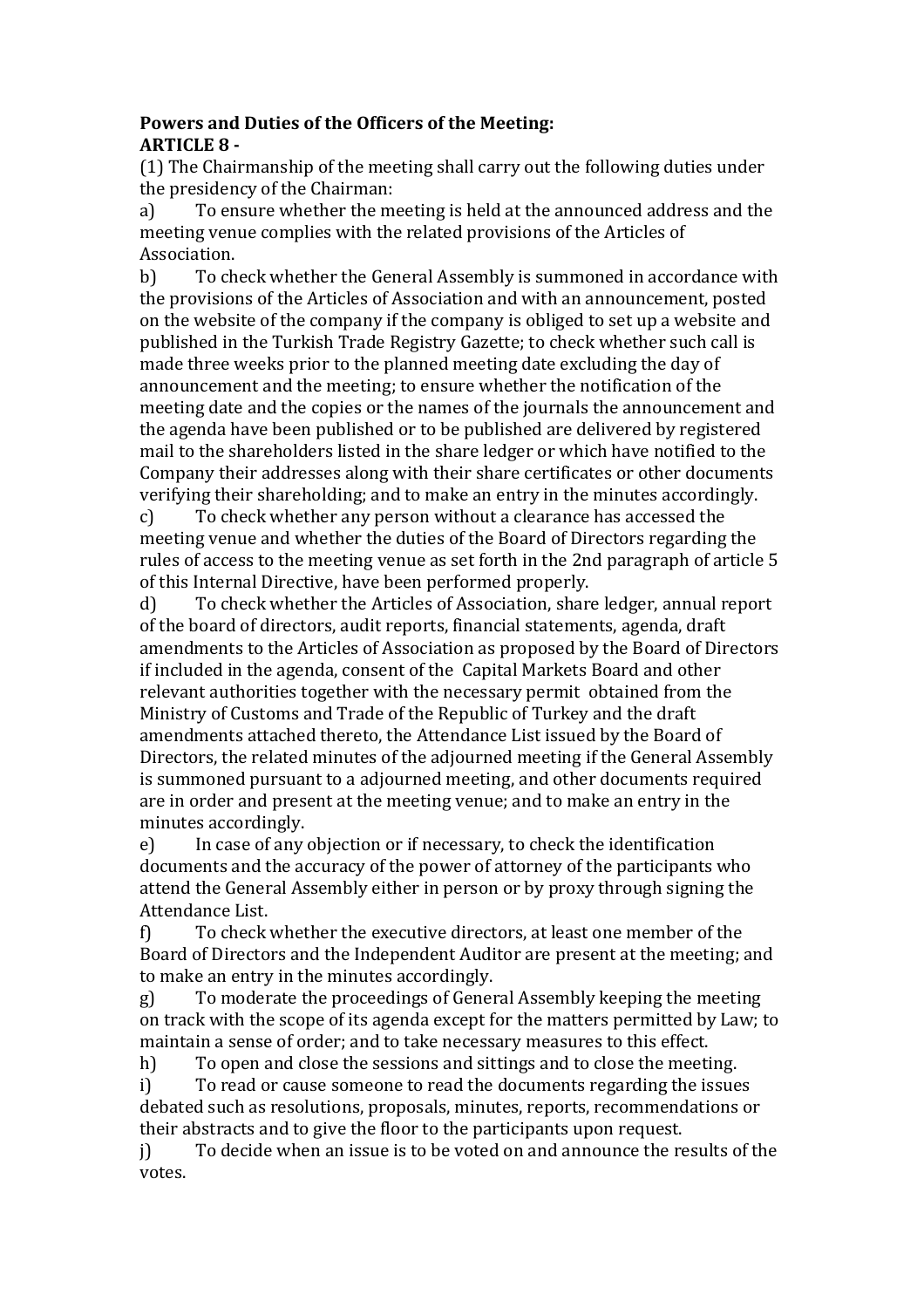k) To check whether the minimum quorum required is present at the beginning, during and at the end of the meeting and whether the resolutions are adopted in compliance with the quorum stipulated in the Law and in the Articles of Association.

l) To announce the notifications served by the representatives as set forth in article 429 of the Law to the General Assembly.

m) To take necessary measures to prevent the participants who are not entitled to cast votes as per article 436 of the Law from casting votes on the issues stipulated in the related article; and to ascertain any kind of restrictions imposed on the right to vote and privileged votes by the Law and the Articles of Association.

n) Upon the request of shareholders holding one twentieth of the share capital of a public company, to adjourn the debate regarding the financial statements and any other related issues and resume it in the next meeting to be held in one month without a need to obtain the approval of the General Assembly.

o) To keep the minutes of proceedings of the General Assembly, make entries to the minutes regarding the objections raised, to sign the resolutions and the minutes, to record clearly in the minutes all the votes casted for and against.

p) To deliver the minutes of the meeting, annual report of the Board of Directors, audit reports, financial statements, the Attendance List, the agenda, motions, ballot papers if any and protocols of the votes and all other related documents to one of the Board of Directors members at the end of the meeting with a receipt.

#### **Procedures Prior to Opening the Agenda Items to Discussion: ARTICLE 9 -**

(1) The Chairman of the meeting shall read or cause to be read the agenda to the General Assembly and ask whether there is any proposal to change the order of the items of the agenda. If any participant makes a motion in this respect, the Chairman submits the proposal to the General Assembly for its approval. The order of the items of the agenda may be resolved to be changed by a quorum pursuant to the related provisions of the Articles of Association.

#### **The Agenda and the Discussion of the Agenda Items: ARTICLE 10 -**

(1) Ordinary General Assembly agenda shall mandatorily consist of the following items:

a) The opening of the meeting and the election of the Chairmanship of the meeting,

b) Presentation, discussion and adoption of the Annual Report issued by the Board of Directors of the Company,

c) Presentation of the Executive Summary of the Independent Audit Report for the related fiscal year,

d) Presentation, discussion and adoption of the Financial Statements of the related fiscal year,

e) Acquittal of each member of the Board of Directors,

f) Acquittal of each of the auditors,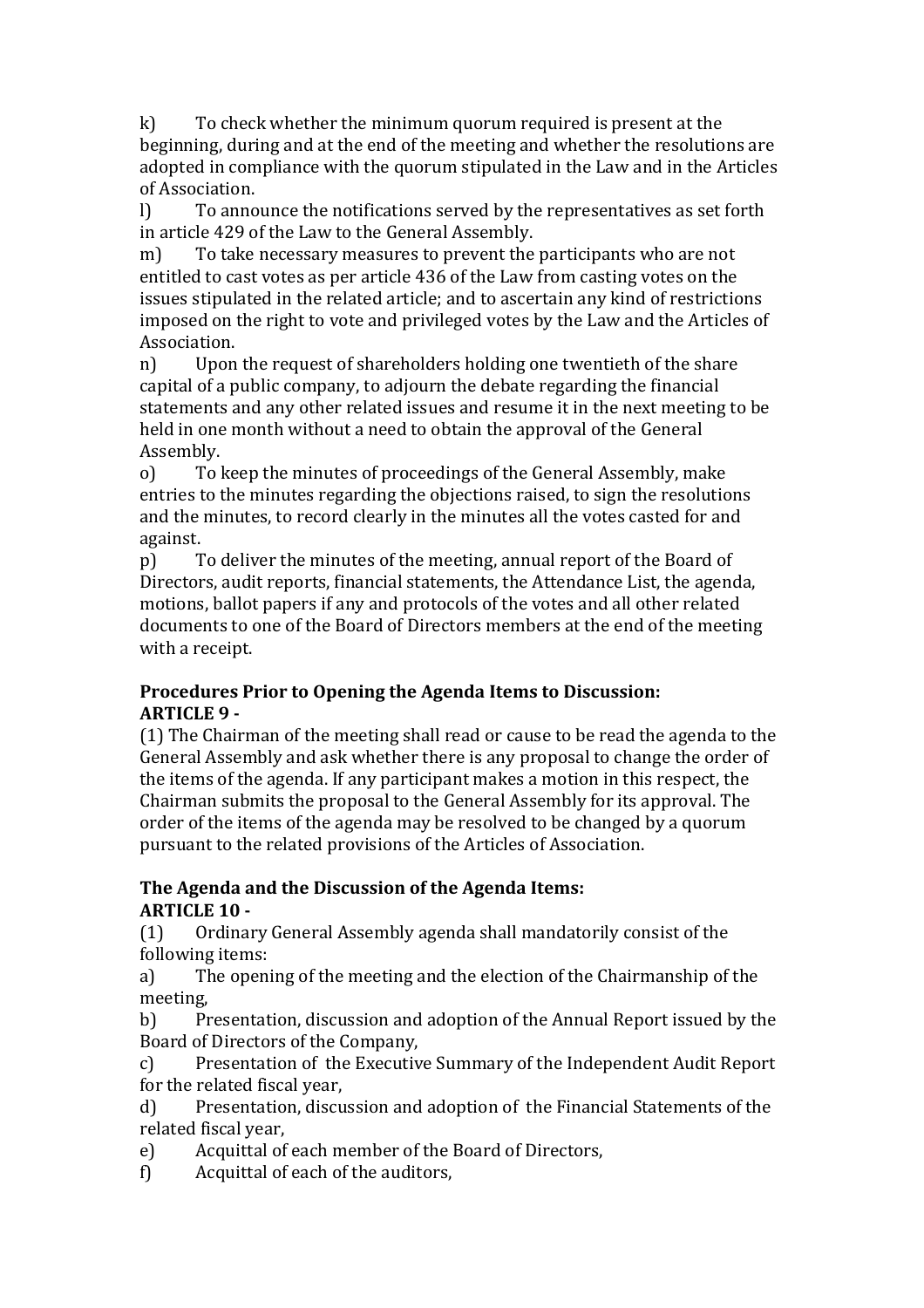g) Determining the number and the term of office of the members of the Board of Directors, election of the members of the Board of Directors accordingly, election of the Independent Board Members,

h) Pursuant to the Turkish Commercial Code and the Capital Markets Board regulations, approval of the Independent Audit Firm and the Group Auditor appointed by the Board of Directors,

i) Presentation and approval of the remuneration policy and the payments made to the members of the Board of Directors and top management pursuant to the Capital Markets Board regulations,

j) Determination of the gross monthly remuneration of the Board members,

k) Determination of the method of utilization of profit, distribution of profit and the dividends,

l) Discussion of the proposed amendments to the Articles of Association, if any,

m) Any other business as necessary

n) Any other matter to be discussed and adopted as per the Capital Markets Board regulations and the requirements of the relevant Governmental Authorities.

(2) The agenda of the extraordinary general assembly meeting shall consist of the specific matters which require an extraordinary meeting to be convened.

(3) The items which are not included in the agenda cannot be discussed or adopted, except for the ones listed below:

a) If all of the shareholders are present at the meeting, new items can be added to the agenda by upon unanimous approval of such shareholders.

b) Pursuant to article 438 of the Law, a demand for a special audit of a shareholder shall be adopted by the General Assembly, regardless of being included in the agenda.

c) The replacement of the members of the Board of Directors shall be regarded as a part of the adoption of the year-end financials, hence such decisions shall be resolved regardless of being included in the agenda.

d) If there is just cause such as corruption, incapability, breach of duties of commitment, difficulty in performing duties due to multiple membership in numerous companies, incompatibility or fraud, the replacement of the members of the board of directors shall be resolved to be included in the agenda by a quorum stipulated in the Articles of Association.

(4) Any item already adopted in the General Assembly cannot be renegotiated unless the participants decide otherwise with unanimity.

(5) Any matter required by the Ministry to be discussed in the General Assembly as a result of any audit conducted or otherwise shall be added to the agenda.

(6) The scope of the agenda is set forth by the party who summons the General Assembly meeting.

# **Taking the Floor in the Meeting:**

# **ARTICLE 11 -**

(1) Shareholders or others who wish to take floor shall notify the Chairmanship of the meeting accordingly. The Chairmanship announces the names of such participants to the General Assembly and gives the floor according to the order of filing a request. Save for the regulations of the Electronic General Assembly,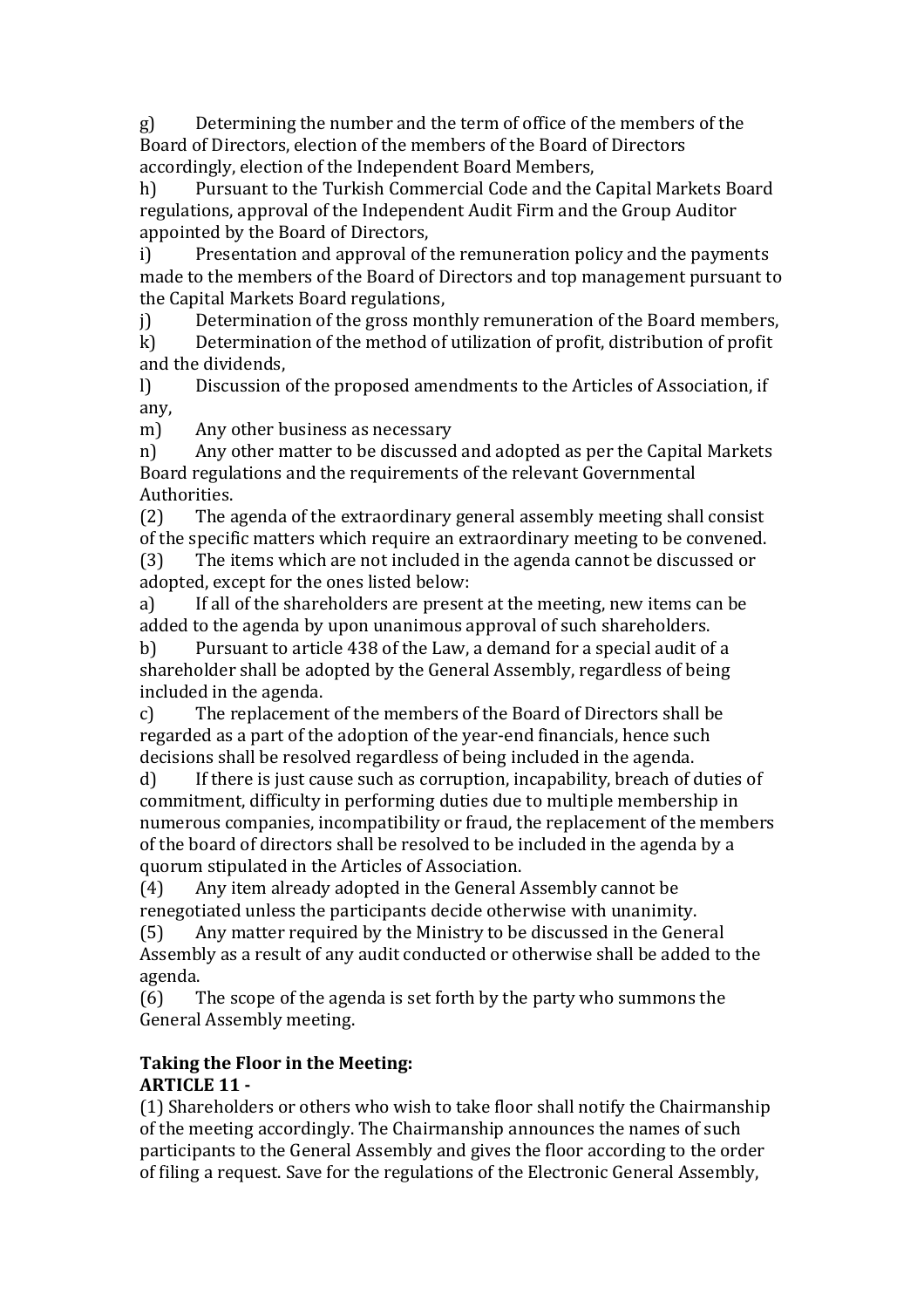those who are not present at the meeting venue when it is their turn to take the floor, shall lose their right to take the floor. Speeches shall be delivered addressing the General Assembly from the space allocated. Speakers may change their order to take the floor if agreed among them. In case a limit is set for duration of each speech, the speaker may only continue to speak with the consent of the next speaker after the expiry of its own time, provided, however the additional time granted cannot exceed the duration of the next speaker. Otherwise, the duration of the speech shall not be prolonged.

(2) The Board members and the auditors who wish to give additional information or make explanations on the matter being discussed shall be given the floor by the Chairman of the meeting, regardless of the order of request. (3) Duration of the speeches shall be set by the General Assembly, upon the proposal of the Chairman or the shareholders, depending on the intensity of the agenda, the total number of agenda items and the significance of the matter and also the number of people demanding to take the floor.

(4) The procedures and principles stated in article 1527 of the Law and the related secondary legislation shall apply to the submission of motion by the shareholders or their representatives participating in the General Assembly electronically pursuant to the related article of the Law.

#### **Voting and Voting Procedures: ARTICLE 12 -**

(1) Before the voting starts, the Chairman of the meeting shall announce the agenda item to be voted to the General Assembly. If a draft resolution to be voted on, the voting can start only after it is recorded in writing and announced. Once it has been announced that the voting is about to begin, a participant can take the floor only to speak about the procedural issues. In the mean time, if there are any shareholders who have yet to be given the floor, they may use their right to take the floor upon notifying a reminder yet subject to the confirmation of the Chairman. Once the voting begins, no one shall be given the floor.

(2) The votes on the discussed matters shall be casted by way of raising hands, standing up or by stating agreed or objected for each item separately. Votes shall be counted by the Chairmanship of the Meeting. When needed, the chairmanship may assign sufficient number of people to assist the counting process. Those who do not raise a hand or stand up or make a statement shall be considered to cast a negative vote and such votes shall be regarded to be in objection.

(3) The procedures and principles stated in article 1527 and the related secondary legislation shall apply to the voting procedures of the shareholders or their representatives participating in the General Assembly electronically as per the said article.

#### **Preparing the Minutes of the Meeting: ARTICLE 13 -**

(1) Attendance List showing each of the shareholders or their representatives, their shares, share groups, number and nominal value of the shares shall be signed by the Chairman of the meeting. The summary of the questions and answers raised during the meeting, the decisions adopted and the number of affirmative and negative votes casted for each decision shall explicitly be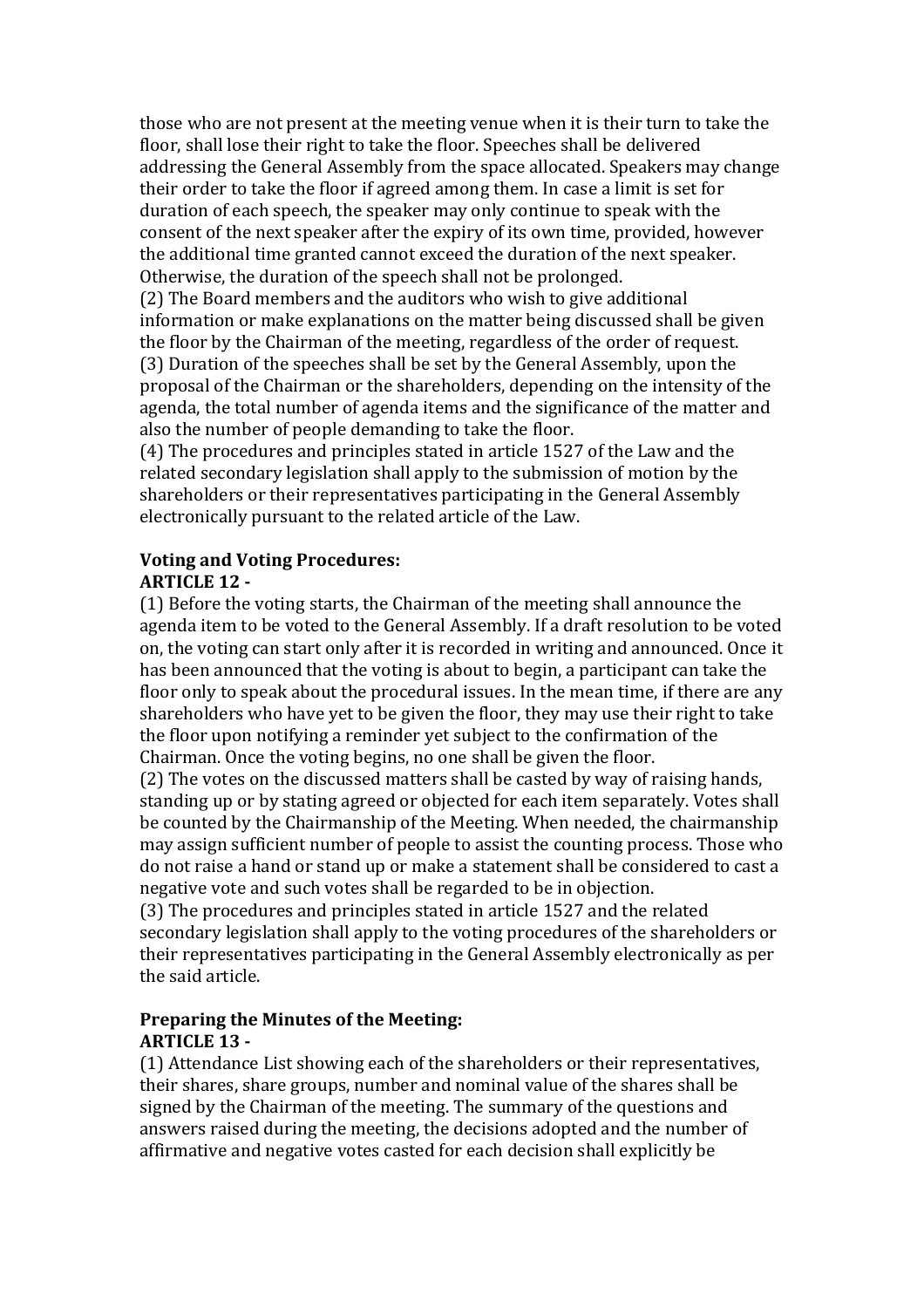indicated in the minutes and the minutes shall be issued in accordance with the relevant provisions of the Law and the applicable legislation.

(2) The minutes of the General Assembly meeting shall be either typed by using a typewriter or computer or shall legibly be handwritten with a pen at the meeting venue during the meeting. If minutes to be typed with a computer, a printer for taking any print out, shall be provided at the meeting venue.

(3) The minutes shall be issued in two copies and each page shall duly be signed by the chairmanship of the meeting and the Representative of the Ministry.

(4) The commercial title of the Company, the date and the venue of the meeting, total nominal value and the number of shares representing the share capital of the company , total number of shares represented in the meeting in person or by proxy , full name of the representative of the Ministry and the date and number of the assignment note of this representative, the means of announcement if the convocation of the meeting is announced or if not announced a note in this respect shall mandatorily be indicated in the minutes.

(5) The number of the votes relating to each decision adopted in the meeting shall be stated in the minutes explicitly both numerically and alphabetically to ensure clarity.

(6) The full names of those casting negative votes against the decisions adopted in the meeting and their reasons for the dissenting opinion, if so requested, shall be reported in the minutes.

(7) In the event of written delivery of the reasoning for the dissenting opinion, this note shall be attached to the minutes. The full name of the shareholder or its representative submitting dissenting opinion shall be mentioned in the minutes and a reference shall be made to the attached note containing the dissenting opinion. The dissenting opinion note attached to the minutes shall be signed by the chairmanship of the meeting and the Ministry representative, if any.

#### **Procedures to be Followed after the Closing of the Meeting: ARTICLE 14 -**

(1) The chairman of the meeting shall deliver one copy of the meeting minutes and all other related documents to one of the members of the Board of Directors present in the meeting.

(2) Save for the longer periods set forth in the Law for specific transactions, the Board of Directors shall be obliged to deliver a notarized copy of the minutes to the trade registry in fifteen days following the date of the meeting at the latest and to cause the matters indicated in the minutes which are required to be registered and announced to be registered and announced accordingly.

(3) The minutes shall immediately be posted on the website, the Public Disclosure Platform and the Electronic General Assembly System.

(4) The chairman of the meeting shall immediately deliver a copy of the Attendance List, the agenda and the minutes of the General Assembly meeting to the representative of the Ministry.

#### **Attending the Meeting Electronically: ARTICLE 15 -**

(1) In the event of electronic participation to the General Assembly meeting as per h article 1527 of the Law, the related procedures shall be followed by the